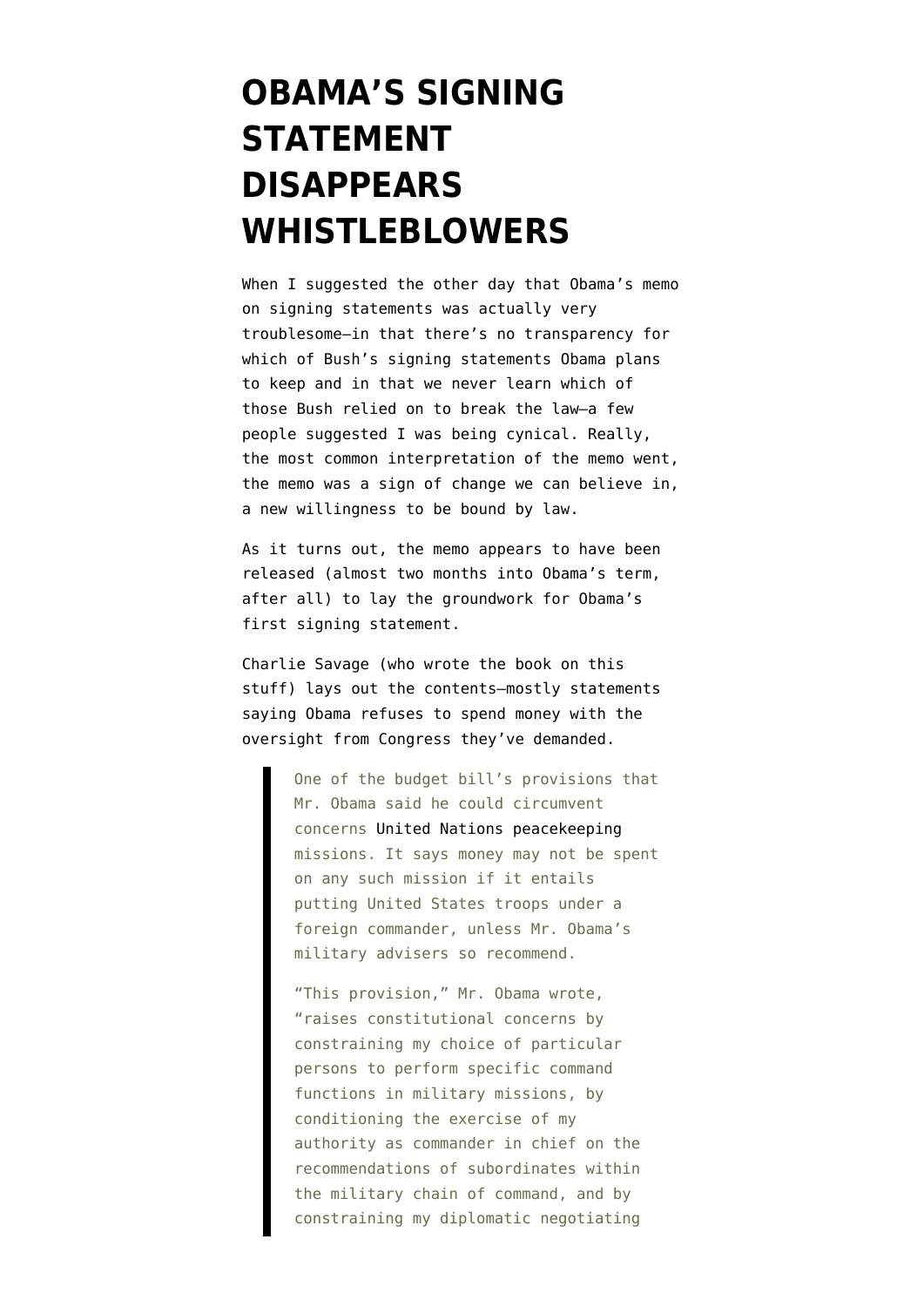authority."

[snip]

But a majority of the challenged provisions are those allowing money to be reallocated to a different program only with the approval of a Congressional committee. Mr. Obama called the provisions "impermissible forms of legislative aggrandizement" and declared that while executive-branch officials would notify lawmakers of any reallocation, "spending decisions shall not be treated as dependent on the approval of Congressional committees."

So much for power of the purse.

The provision I'm most worried about, however, is one on whistleblowers. You see, the President who has promised transparency, apparently doesn't want transparency to Congress when an executive agency fucks up.

> He also raised concerns about a section that establishes whistle-blower protections for federal employees who give information to Congress.

> "I do not interpret this provision," he wrote, "to detract from my authority to direct the heads of executive departments to supervise, control and correct employees' communications with the Congress in cases where such communications would be unlawful or would reveal information that is properly privileged or otherwise confidential."

This strikes at the heart of efforts to fix some of our intelligence failures and abuses by making it possible for Congress to learn about them before it's too late.

I guess all that transparency Obama talked about was only for the things he wanted us to learn